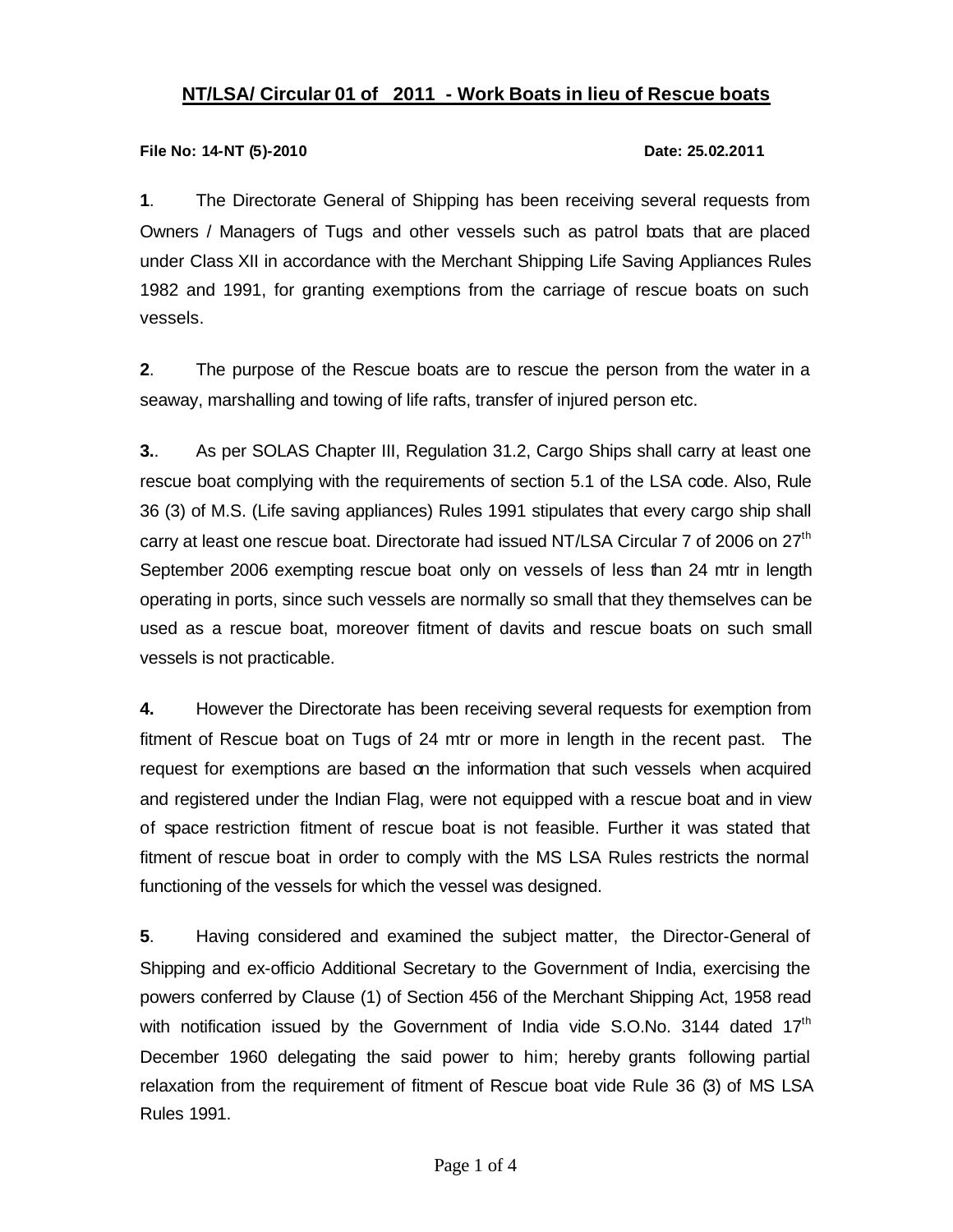- **5.1** Class XII vessels of less than 24 mtr lengths and less than 500 GT. are exempted from the requirement of fitting a rescue boat provided that such vessels operate within the port limits of a major or a minor port.
- **5.2** Class XII vessels of less than 24 mtr and less than 500 GT. not fitted with rescue boat shall not undertake a voyage from one Indian port to another port, with cargo or tow during foul weather season without voyage permission.
- **5.3** Class XII vessels of 24mtr or more in length but less than 85 metres and less than 500 GT operating in the ports or plying in Indian Coastal/territorial waters during the course of which they do not go more than 20 Nautical miles from the nearest land should be fitted with suitable work boat/davit in lieu of Rescue boat as required in M.S. (LSA) Rules 1991. **Refer the table below for details**: **Requirements of Work Boats/Rescue boats for Class XII vessels of less than 500 GRT:**

| Area of operation       | Harbour operation              | Coastal towing operation                                |
|-------------------------|--------------------------------|---------------------------------------------------------|
| Length of               |                                |                                                         |
| the vessel. (Length as  |                                |                                                         |
| defined in LSA Rules)   |                                |                                                         |
| Less than 24 mtr.       | Nil                            | Nil<br>(shall not under take a                          |
|                         |                                | voyage with cargo or tow during<br>foul weather season) |
| 24 mtr or more but less | Work Boat with $2 + 1$ person  | Work Boat with $3 + 1$ person                           |
| than 35 mtr             | with<br>capacity<br>simple     | capacity with hydraulic/                                |
|                         | portable hoist mechanism       | electrical/ mechanical davit/                           |
|                         |                                | winch arrangement.                                      |
| 35 mtr or more but less | Work Boat with $3 + 1$ person  | Rescue Boat & davit as per                              |
| than 85 mtr             | with<br>hydraulic/<br>capacity | SOLAS requirements. Load                                |
|                         | electrical/ mechanical davit/  | test as per SOLAS.                                      |
|                         | winch arrangement.             |                                                         |

- **5.4** Work boat on these vessels should meet the specifications prescribed in this circular. If any of the vessels falling under this category has already fitted with proper rescue boat, then they should be kept maintained in proper working condition.
- **5.5** The work boat and davit as fitted above shall be exempted from annual load testing requirements. Only operational test and man over board drills to the satisfaction of surveyor need be carried out during periodical surveys. Load test for the Maximum working load (M.W.L) shall be carried out during renewal survey.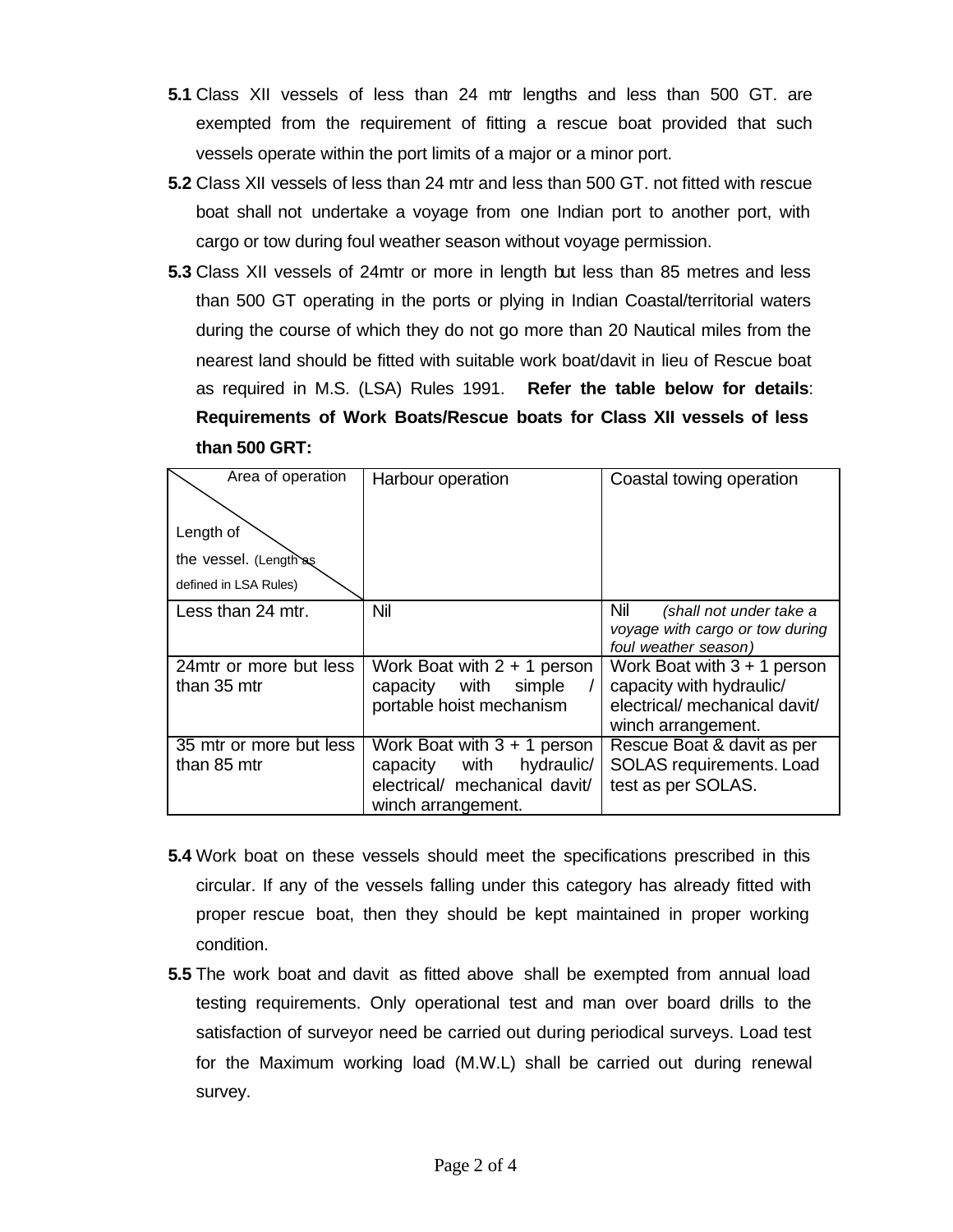- **6** All such vessels as mentioned in Para 5.3 above must comply with the requirements of fitment of **work boat/davit before 31st July 2011**. However the time period for fitment of davit may be extended, maximum up to the next scheduled dry-dock, for vessels on which fitment of davit is required in view of high free board (i.e. more than 900mm).
- **7** This exemption will not be applicable to **Class XII vessels of 35 meters or more in length built and or acquired / registered in India on or after 1 st July, 2011.**
- **8** Class XII vessels of less than 35 metres in length built or acquired before  $f<sup>th</sup>$ September 2006 engaged in Harbour operation need not be fitted with work boat as specified above, if such vessels had already been granted permanent exemption from fitment of Rescue boat by the Directorate.
- **9** This circular supersedes NT Branch Circular No. NT/LSA/7 of 2006 dated 27<sup>th</sup> September 2006.

# **Recommended Specifications for Work Boats:**

(a) Capable of being launched within five minutes.

(b) Sufficient seaworthiness (i.e. adequate positive buoyancy, stability.

Freeboard and/or deck coverage) to allow for manoeuvring in a disturbed

seaway with at least a three/four person complement. Although "disturbed seaway" is not defined, it is envisioned to include typical sea conditions expected in beaufort scale of force 3 or swell of 0.5 m height.

(c) Adequate room for at least a two or three person (as applicable) crew with room for one person in stretcher.

(d) Capable of marshalling inflatable life rafts loaded with their full complement of equipment and persons.

(e) Can be used to recover a helpless person from the water.

(f) Can effect the recovery of a helpless person from water and return that individual to the parent vessel within fifteen minutes from first sighting.

(g) If freeboard constraints (i.e freeboard more than 900mm) do not allow for proper launching and recovery from the main deck, the workboat shall be equipped with a launching and recovery system that meets the following:

1. Located such that the stowed vessel can be quickly launched and will swing clear of all rigging, stacks, structures and overboard discharges